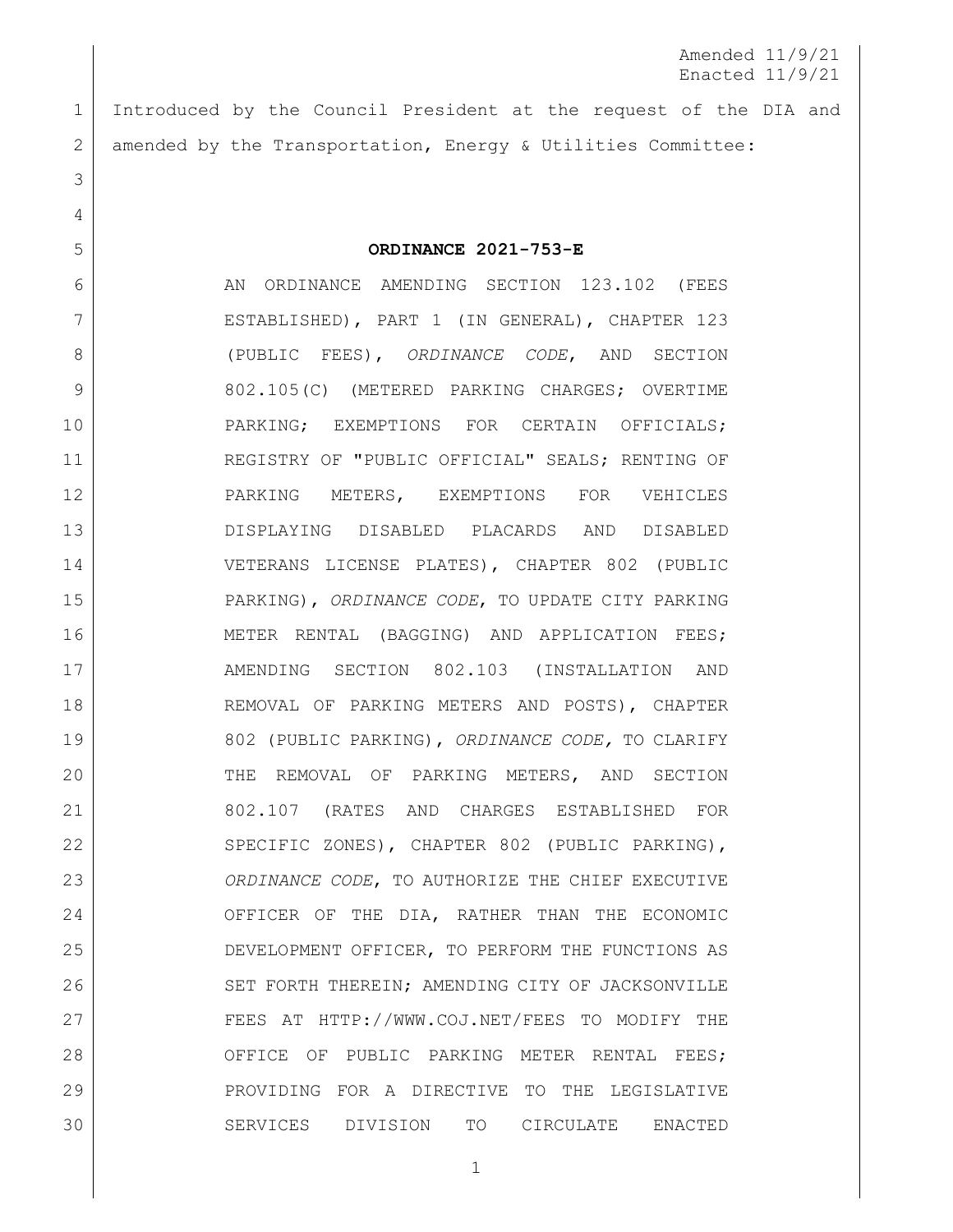Amended 11/9/21

 LEGISLATION TO THE WEBMASTER FOR IMMEDIATE 2 UPDATE OF FEES ONLINE; PROVIDING AN EFFECTIVE DATE.

**BE IT ORDAINED** by the Council of the City of Jacksonville:

 **Section 1. Amending City of Jacksonville Fees***.* The City of Jacksonville's fees which were directed by Ordinance 2017-665-E to be published at<http://www.coj.net/fees> are hereby amended to reflect the amended parking meter rental and application fees, as indicated in **Revised Exhibit 1**, labeled as "Revised Exhibit 1, Rev Fees, November 1, 2021 - TEU" attached hereto and incorporated herein by 12 this reference.

 **Section 2. Directive to Legislative Services Division.** The Chief of the Legislative Services Division is hereby directed to forward a copy of the enacted legislation to the City webmaster at [webmaster@coj.net](mailto:webmaster@coj.net) for immediate fee updates to [http://www.coj.net/fees.](http://www.coj.net/fees)

 **Section 3. Amending Section 802.103 (Installation and removal of parking meters and posts) and Section 802.107 (Rates and charges established for specific zones), Chapter 802 (Public Parking),** *Ordinance Code***.** Chapter 802 (Public Parking), Section 802.103 (Installation and removal of parking meters and posts) and Section 802.107 (Rates and charges established for specific zones) 24 are hereby amended to read as follows:

## **Chapter 802**

# **\* \* \***

 **Sec. 802.103. - Installation and removal of parking meters and posts.** (a) The Public Parking Officer, in consultation with the Downtown Investment Authority Chief Executive Officer, for Downtown zones pursuant to the definition of Downtown in [Chapter 55,](https://library.municode.com/fl/jacksonville/codes/code_of_ordinances?nodeId=TITIVBOCO_CH55DOINAU) Ordinance Code, shall cause parking meters to be installed under the authority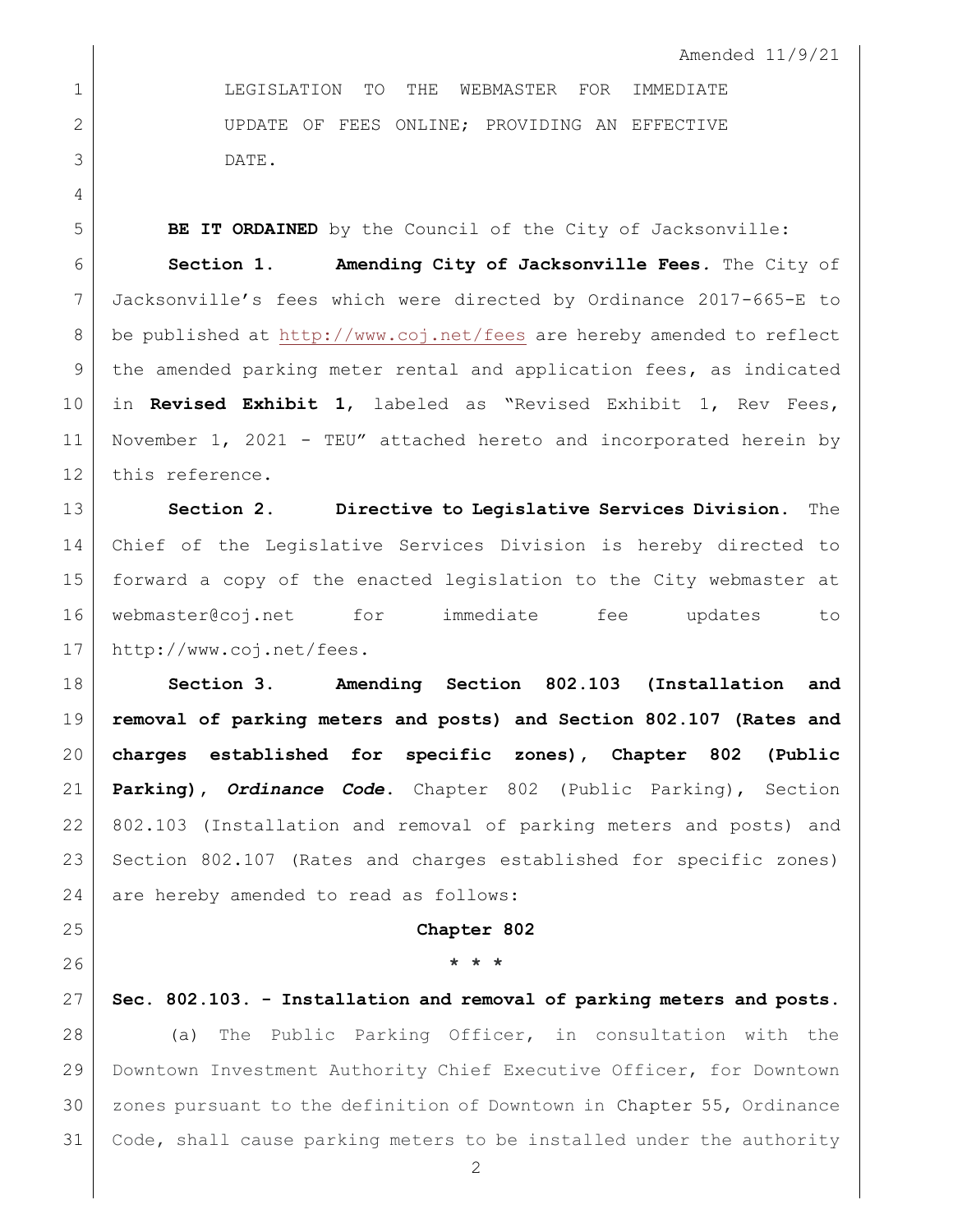#### Amended 11/9/21

 of this Chapter and to be placed upon the curbs adjacent to the designated parking places. A meter shall be placed and constructed to display by a signal that the period of time permitted by the parking meter for vehicle parking has or has not expired. Each meter shall carry upon its face the period of time permitted adjacent to the meter and, when operated, shall indicate by dial or pointer the period of time legally remaining for vehicle parking adjacent to the meter.

 (b) Parking meters and parking meter posts may be temporarily 10 removed by the City to facilitate companies doing construction, insulation or repair work within the City. A company desiring such temporary removal of a parking meter and/or parking meter post shall apply to the Office of Public Parking for a permit and pay a permit 14 | fee as found in [www.coj.net/fees.](http://www.coj.net/fees) <del>Parking meters and parking meter</del> 15 | posts shall only be removed by the City. In addition to the removal permit fees provided for herein, the permit holder shall pay to the Office of Public Parking the rental permit fee and the monthly or daily parking meter rental charge as set forth in Section [802.105\(](https://library.municode.com/fl/jacksonville/codes/code_of_ordinances?nodeId=TITXXIIITRPA_CH802PUPA_S802.105MEPACHOVPAEXCEOFREPUOFSEREPAMEEXVEDIDIPLDIVELIPL)c).

**\* \* \***

## **Sec. 802.107. - Rates and charges established for specific zones.**

22 | (a) The Chief Executive Officer (CEO) of Economic Development 23 Officer, in consultation with the Downtown Investment Authority Chief 24 Executive Officer, for Downtown zones pursuant to the definition of Downtown in Chapter 55, Ordinance Code, shall develop rates and 26 charges for each parking meter zone, and the times and days when these charges shall be enforced. Rates shall be designed to provide for the most efficient use of on-street parking spaces, to be competitive with off-street parking facilities, and to achieve other downtown revitalization goals as determined by the Downtown 31 | Investment Authority<del>Office of Economic Development</del>. The CEO<del>Economic</del>